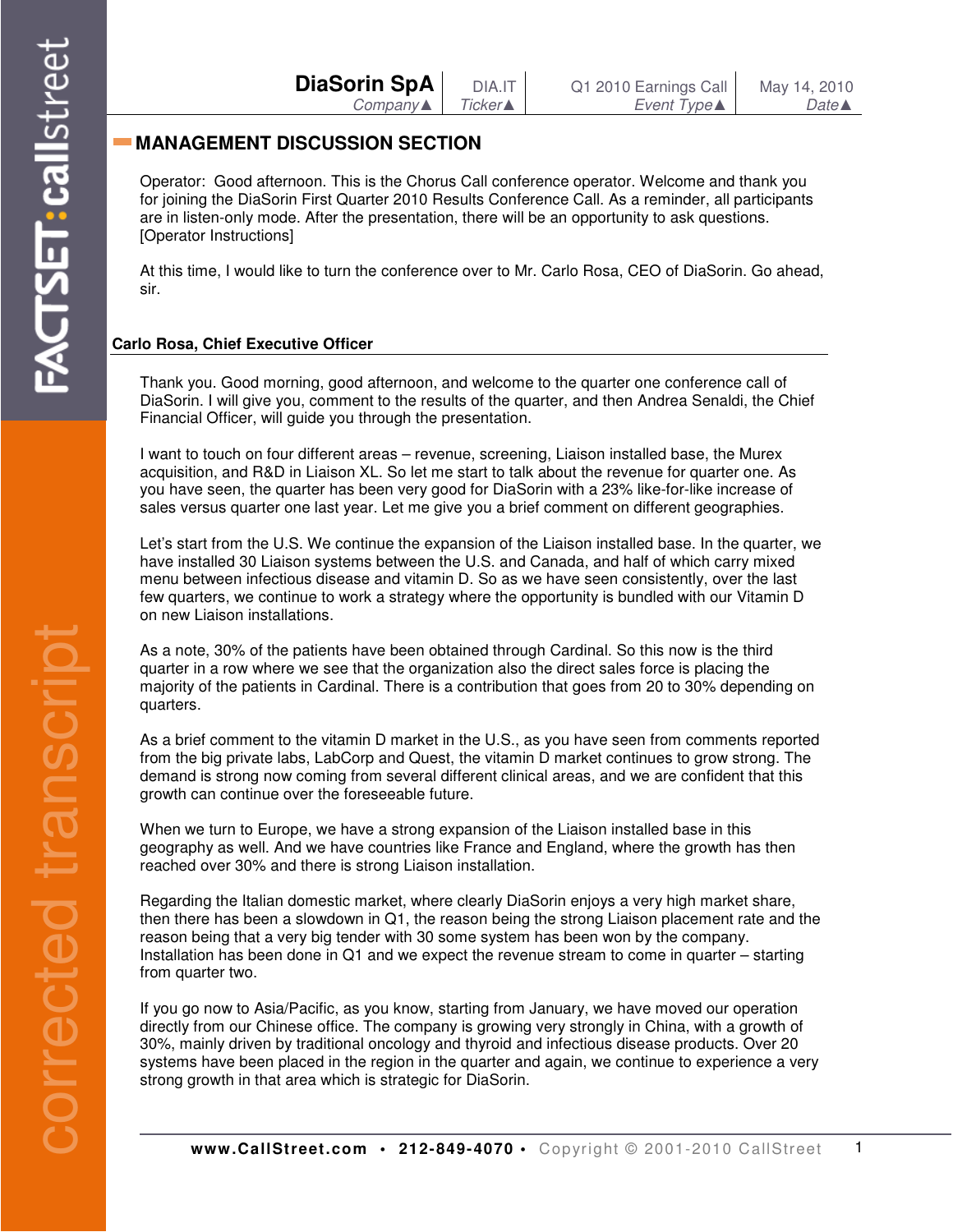Then we have set our organization ready to receive the Murex revenues after closing, and I'm going to comment on the Murex business in a while.

And finally, we come to South America. As we have heard in previous calls, we have established a strong distribution network in countries where the company was not present before. Venezuela is a very good example where our distributor who previously was distributing systems from a very large competitor has moved to DiaSorin, and we have installed in the country over 20 systems, and the projection is to get close to 100 in the next 24 months. So the strategy of developing revenues in areas where the company was not present is providing strong benefits to us.

Finally, Brazil, as you know, this is the last quarter we're comparing quarter-to-quarter. We are comparing a situation where a large tender that was not available to us in 2009-2010 compares with the previous year where, fitting quarter one 2009 we were supplying fresh tender. So quarterto-quarter Brazil doesn't show a significant growth. However, the company has been awarded with the same tender starting from quarter two, so we will start shipping again on that tender in quarter two. And we expect them to see again a growth coming from Brazil starting from next quarter.

And overall, we've installed 153 systems, the Liaison system in quarter one, which shows how the Liaison program still carries a lot of weight. The placement, as I say, is spread over many geographies, so it's not in one geography that's pushing it, which is showing that the results have been driven by mainly the varying activities to the market.

Let me move to Murex and comment on Murex. Pre-closing activities along with Abbott are going very well and we expect to close by June 1. We are extending the current time available to separate some of the activities that today are conducted by a doctor with their own product line and the Murex product line, especially in U.K. manufacturing site. As far as distribution we have prepared our own network to receive the Murex products as well as we have found agreement with Abbott where in certain geographies where Abbott is profitably strong, Abbott will continue to carry some of these products on DiaSorin reps, which is clearly very relevant for DiaSorin.

Now let me to move research and development in relation with the self program, the proper validation is very continuous. And we have now 35 systems that are installed at the different manufacturing sites of DiaSorin in the U.S., Germany and Italy. So research and development and quality control activities, which are necessary for a launch, which will happen later on in this year. From a differential point of view, HPV, HIV, and STD site has been submitted. For one of these products we have received back from GMA a deficiency letter and the company is working to submit a response by the end of May.

Now I will turn the podium to Andrea, who is going to guide you through the financial details for the quarter and then we're going to take your questions.

### **Andrea Senaldi, Chief Financial Officer**

Thank you, Carlo, good morning or good afternoon, it's a pleasure to be here. I think that Carlo has touched pretty much on all the highlights of the quarter, so my suggestion would be to move straight to slide number two, with the Q1 income statement. As you've seen from Carlo's speech, our net revenues as reported are up versus quarter one 2009 by more than 20%. We have still -- on a quarter-to-quarter comparison we are still slightly suffering from the exchange rate versus the U.S. dollar, in fact the growth rate at constant exchange rate would have been 23.2%.

Now the devaluation quarter-on-quarter of the U.S. dollar has been compensated in part by the uplift of all the other major currencies and in particular, Brazilian reais versus the euro.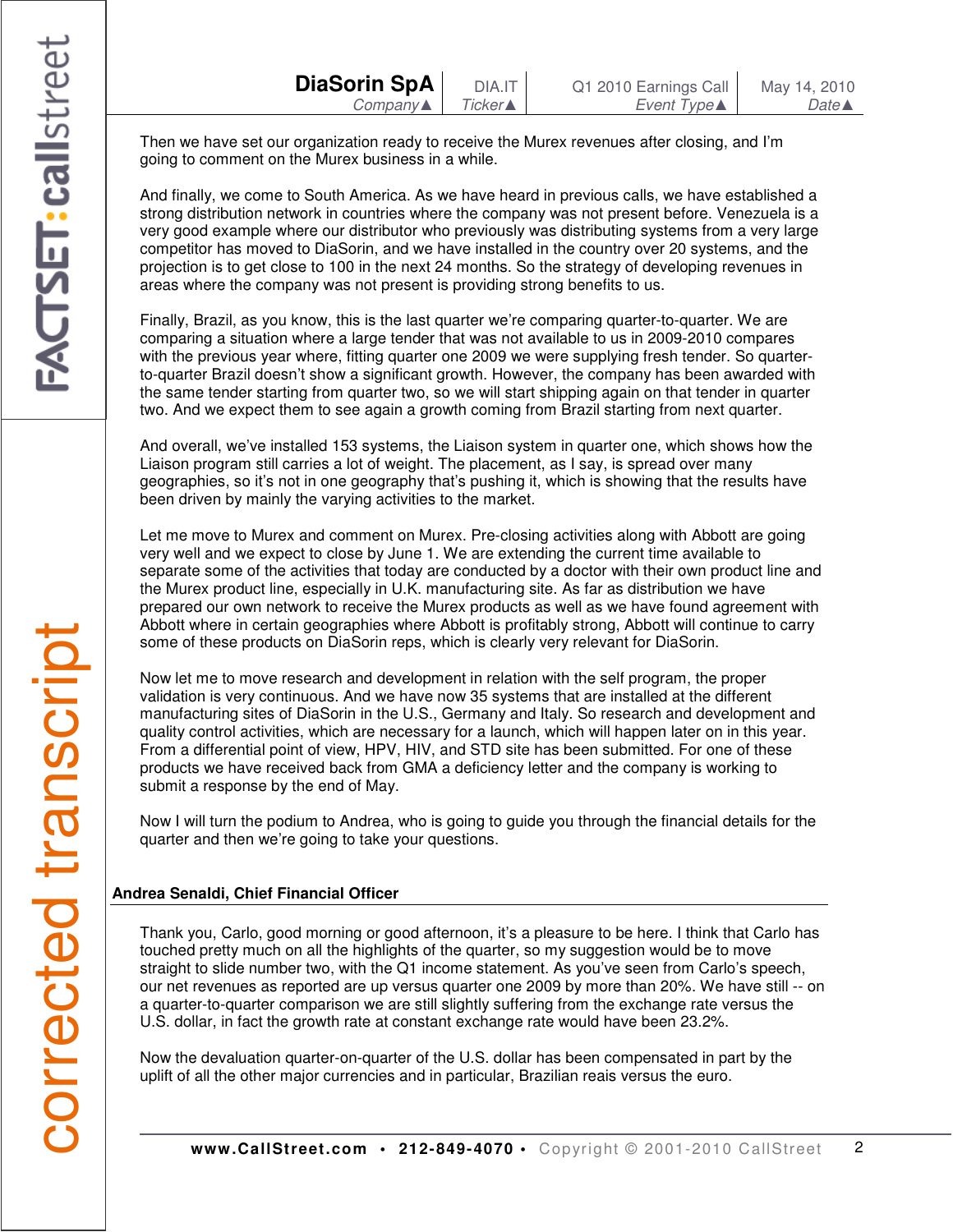| <b>DiaSorin SpA</b> |                     |
|---------------------|---------------------|
|                     | $Company \triangle$ |

When we translated around a little on revenues, as we move down the P&L, you can see that our margin, our gross margins have moved up by 1.5 percentage points up almost 70% to almost the end of quarter one 2009 up to 71.6 with a growth rate in absolute terms of almost 25% year-onyear.

Operational expenses have grown much less than proportionate to the topline. The ratio of OpEx to turnover has gone down from 35.1% to 32.9, so more than two percentage points. In the line allocating expenses which we account in the quarter for 2 million, you have to bear in mind that we have reported here slightly more than €1 million of cost of a non-recurring nature which are associated to the -- mainly to the legal assistance to the acquisition of the Murex business line from Abbott.

All-in-all, as the consequence of the above-mentioned effect our EBIT for the quarter is €31.5 million, up almost 30% versus previous year. And our EBITDA is 36.1, up 27% versus Q1 of 2009. And the relative ratio to the turnover is in both cases up by about two percentage points.

Last, but not least, as we move down to the net results, I have to point out the effects of the change in accounting principles vis-à-vis the exchange rate differences that we recorded in previous years. On the financial debt that we carried in Euros, we have adopted as of 2010 hedge accounting according to IAS 39. And therefore this businesses are earning more with both the total P&L but we are charged directly against the reversal that measure along with in equities. So at the end of the quarter, we do report a net result of €19.5 million versus 13.2 the previous year with an uplift of almost 50%, 5-0%.

As we move through a different analysis of the revenue, I suggest we move to slide number four where you will notice that CLIA as a technology remains a driving force of the top line. CLIA is up versus previous quarter was up versus '09 more than 35%.

This is clearly driven by the enlargement of the installed base, Carlo already mentioned, we have installed in the quarter 153 new instruments, which represents a new record for the DiaSorin group. And yet I remind you we used net placement so already netted off of the instrument group from the market. It is clearly driven by the enlargement of the menu of assets that we offer on the Liaison platform. It is boosted by the new agreement, particularly in third quarter distribution in Latin American that Carlo already mentioned, and of course the continuing lab test or vitamin D test.

If you look at the quarter, our revenue are now weighted for almost 68% of the total turnover, this is with the new method. As mostly united by geography and we'll see that as of this quarter we do report according to the new management structure created in 2009 on original management basis. So we have now divided into four areas, Europe and Africa, North America, Latin America which includes Mexico and Asia-Pacific which includes Korea and China.

Europe – the European and African markets have grown by almost 9% versus previous year. As Carlo mentioned, this is lagging slightly behind previous records because of the slowdown in the initial half of the year of the Italian market. North America continues to remain over 45% every quarter and 54% growth rate at comparable exchange rates.

In Latin America the growth at 18.7% is very much boosted by the exchange rated factor on a comparable basis it would be close to 6% and this is again accounting for the effect of the large tender, the large provision tender that Carlo had mentioned. At Asia Pacific it has continued to contribute into significant growth of the group with a flat 20% over the previous year. If we count down to specific marketed income, as already mentioned France and Israel are close to 30% of the growth rate versus the comparable quarter of 2009.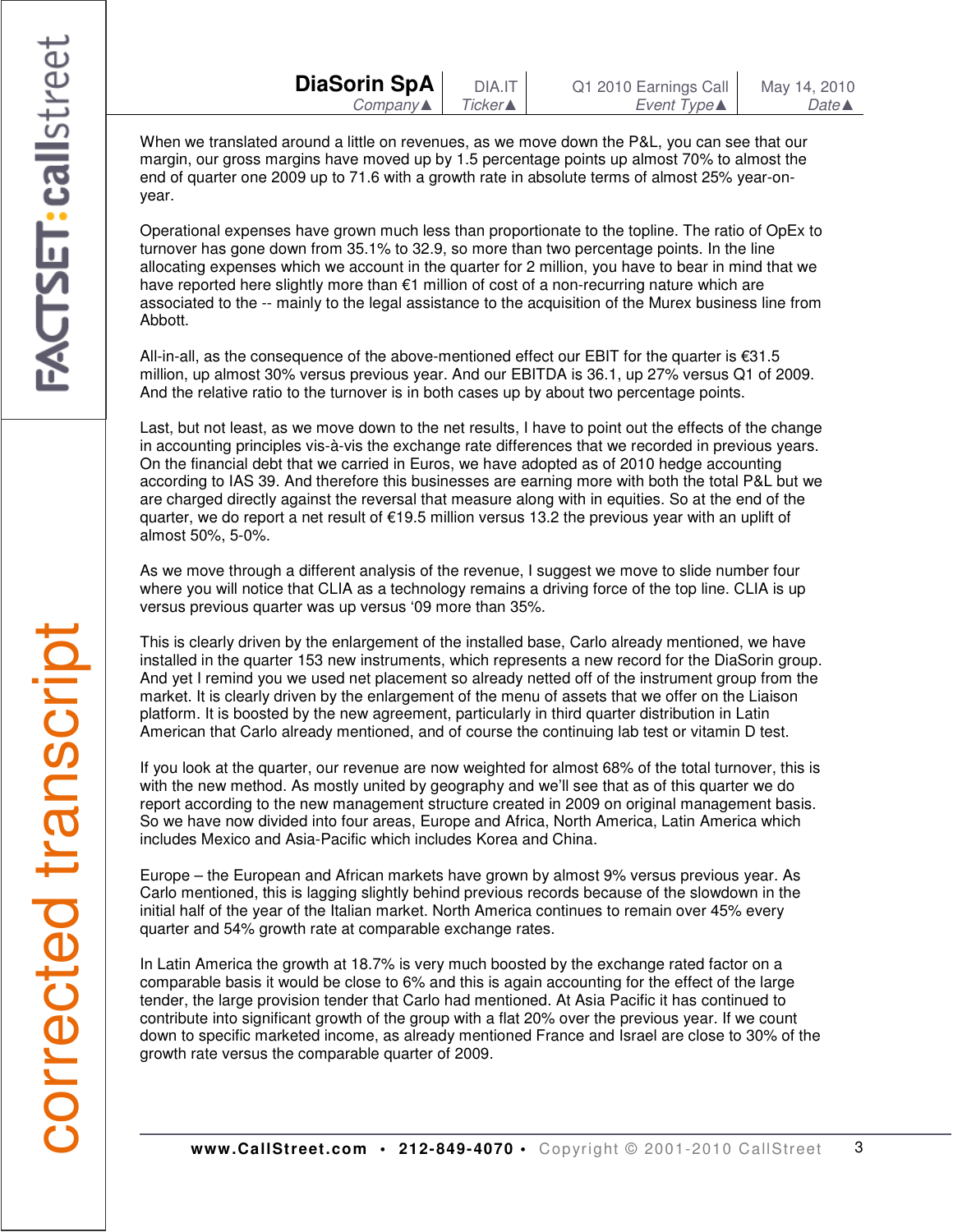As we move to the analysis of the profitability indicators, we have some details on slide number seven. Gross margin, I repeat, in absolute terms growing at almost 25%, moving up 1.5 percentage points from 70% to 71.6% of total sales.

EBITDA in absolute terms, flat 27% moving up two percentage points versus previous year. Operational sales, and operating profit 29.2% uplift, moving up from 34.2 to 36.4 of total sales. What is driving out our profitability with and continue to be the structural effects that have underlined improvement in the previous quarters, which are in a summary the improvement in technological mix between the mix material technology like RIA and ELISA into carrying new assays. The strong growth within the CLIA portfolio of specialty assays and particularly increasing the sales and the operational leverage that we are able to achieve on the transfer of our cost.

I'd like to remind you that within these operational expenses of the first quarter of 2010, we also find investment that were for serving the geographical expansion in – particularly in countries like the Czech Republic, or Canada or Holland, which had been implemented including – in the course of 2009 and we're not entirely present in 2000 – in the first quarter.

All in all, we've already seen improvement in revenue to debt in terms of percentage to sales, it is moving from 18.4 of revenues to 22.5% and we already commented that these results already discount €1 million of nonrecurring item related to the acquisition of the newest Murex.

As we move to the balance sheet, I'll point your attention to the fact that net capital employed has increased from €207 almost million in – at the end of 2009 to 2012 basically driven by all the assets present on the balance sheet. Net working capital is fully under control. The increase of receivables that we related -- the expansion of the business is partially offset by the increase of the payables to our supplier. The total capital employed is financed by almost €244 million in shareholder's equity and a positive financial position of 31 million.

In quarter one we have both generated an operational cash flow of 25.2 million before capital expenditure of almost 6. In 2009 and in the similar quarter we have generated 18.1 million before capital expenditure of 8.8 million. The difference between the two quarters in terms of CapEx is represented by the intangible assets of -- invested in last year where we bought out the distribution rights for the territory of USA and Czech.

The consequence of the strong cash generation is the fact that at the end of the quarter the company enjoys cash and cash equivalents in the range of more than €59 million. This is as much as I wanted to say so far. So I will now leave the floor to a Q&A session. Thank you.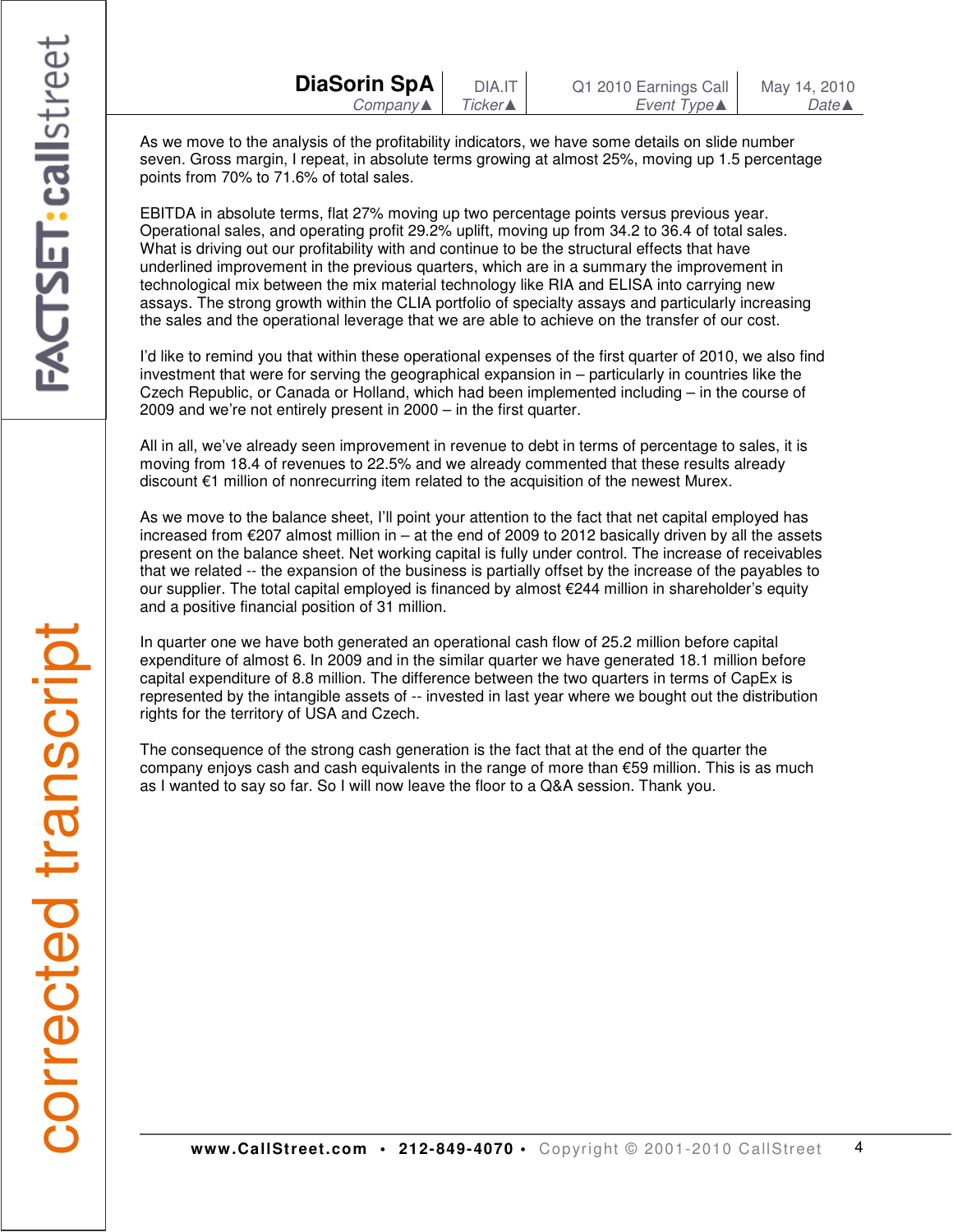# **QUESTION AND ANSWER SECTION**

Operator: This is the Chorus Call conference operator. We will now begin the question-and-answer session. [Operator Instructions]. The first question is from Ese Smith of Goldman Sachs. Please go ahead.

**<Q>:** Good afternoon, gentlemen. Three quick questions for you. First off, now that the Parvovirus and the other two have been added to the menu, beyond HCV, HPV, and HIV, are there any other important products that you have that are coming on to the menu that you have in development for the Liaison XL. I mean I know that there are a number that are coming on for Liaison XL that are in Liaison. But are there any additional tests that you have in development that will be important.

Second, we've heard questions about decline in physician's offices primarily in the U.S., and I'm just wondering if that's having any slowing impact in the growth rate on vitamin D. And third organic growth in excess of 20%, you had a consolidation of Murex you're probably going to get some FX tailwind if exchange rates remain anywhere near where they are currently, for the remainder of the year. And you're saying approximately 15% growth for the full year, it seems a little bit light, so I'm just wondering if you could comment on that? Thank you.

**<A – Carlo Rosa>:** Okay. Let's start from the easy one, which is from a research and development point of view we have now in the pipeline over 10 different products for development and I remind you that products developed going forward do work both on Liaison and Liaison XL. Okay, very clear, the cap remains the same as the other products and the chemistry is the same.

As far as relevance of these products I see around for two different reasons. First one, let me say there is a group of products like Parvovirus so specialty impression reduced products that would go on the installed base with the installed base so the ability of a customer to use products would be very easy. Let me give an example, we have in development a pneumonia panel which is done by Chlamydia and Mycoplasma that we expect to launch by year end. These are typically products that today are done with older technologies, ELISA technologies, they are done by microbiology labs, which is where Liaison is sitting today and as it could happen in Parvovirus conversion it's fairly simple.

The second class of products has to do with the fact that with the Murex acquisition and the launch that will go, that we're going to extend with HIV, HCV, and HPV, there are companion products that are relevant for that segment of the market and let me give you an example, HTLV, which is a product that's typically used in blood bank screening. Where Murex enjoys with the ELISA technology a leading position worldwide, if it is a product that it is in the pipeline to be launched in 2011. And so I believe that, as I think I commented in the last conference call, once HIV and HCV and HPV development link has been done that has absorbed a lot of resources. We are going back to the usual, our usual rate of over 10 products in product development at any given time.

Now the second question was about a slowdown in the U.S. We have not seen a slowdown in the U.S. as I mentioned during my initial comments on the results. Some of you that understood the business model and do listen to what LabCorp and Quest are saying as far as vitamin D is concerned they posted again a very strong growth, which means that the early adoption of the test continues in the U.S. market. So again we have not seen any slowdown in the U.S.

And your last question is fundamentally is you now enjoy a 23% like-for-like growth of the business and why are you giving a guideline which is only 15%? Then I will give you my usual answer, as you know, the company is very realistic, we want to avoid the financial community build overoptimistic vision for the company going forward.

I understand that there could be a very positive impact coming from the Forex but I also would like to remind you that I think a few months ago everybody was saying that the dollar was going to be at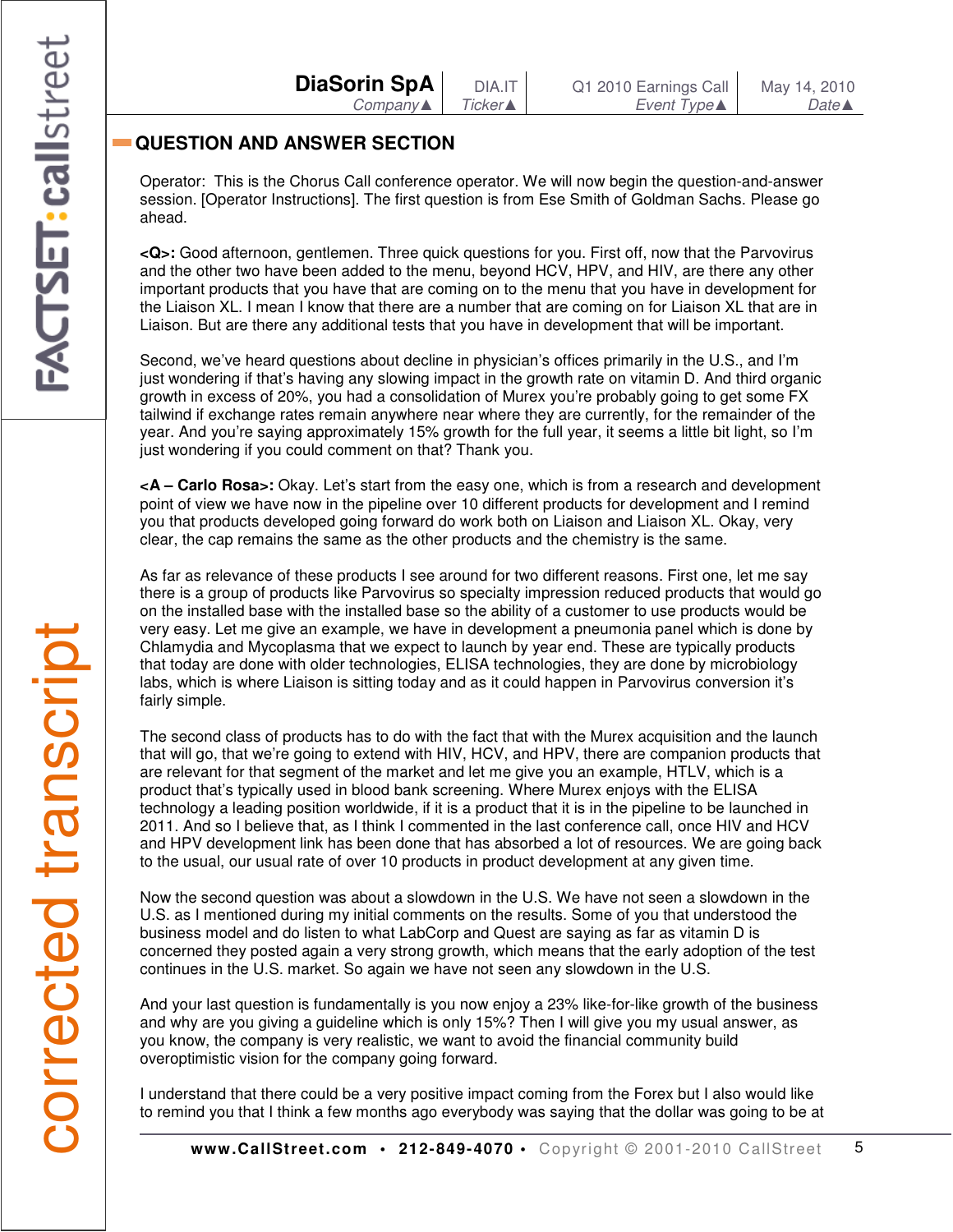1.60 and not 1.25, so I would not necessarily count on the FX effect. Our 15% by the way, just to clarify does not include the Murex sales. That's like-for-like sales at constant permanent levels.

**<Q>:** Okay. I guess my question's a bit more why is up from 10%? I mean what does this number represent? Before you were saying it was going to be an excess 10% which at least in my view was quite conservative this was, you did post very good results in the first quarter. You know the installed base increasing by 150 machines was very impressive. Is this a kind of minimum if the installed base does not increase anymore or I'm just trying to understand what the 15 represents, that's different than what in excess of 10%?

**<A – Carlo Rosa>:** Okay. Let me just give you some rationale behind this. If you remember the quarter four growth was 15.9% and that was in line with what we are saying today, around 15%. I have to  $-1$  cannot deny the fact that there are lots of things that are moving very well for the company in all different geographies. As I said, in some of the distribution markets we are enjoying there is open placement at a certain rate was not foreseeable today – foreseeable until today, and simply because some of our large competitors are that are restructuring and consolidating their commercial network are leading a lot of sales to us.

However, I will say that this minimum I think that this 15% is what the outlook that we have today and again without considering exchange rate effects that given could benefit the company if the dollar stays where it is. It is something that the company sees that we can do.

I agree with you that the trend in quarter one would suggest maybe something higher than 15%, but for the time being an outlook of 15 seems reasonable to us without Murex and without positive exchange rate effects.

**<Q>:** Okay. Thank you very much.

Operator: Next question is from Maria Petakey of UBS. Please go ahead.

**<Q>:** Yes, good afternoon, gentlemen. I have two questions and I do apologize in advance if you have mentioned that before – but my line is has been really bad. I was wondering if you could give us a bit of a feeling for the installed base of 153 systems. Just to see how it is distributed in U.S. versus Europe and rest of the world. I think you have mentioned it's been pretty fairly distributed, but may be you can give us more information on that. And the second question would be with regards to the Murex deal, timing and as of when do you believe it's going to be contributing to your sales and earnings? Thank you very much.

**<A – Carlo Rosa>:** Okay, yes you missed it because I think I commented this during my opening speech. On Murex, we expect closing to happen by June 1, so we expect said contribution starting from June.

As far as the Liaison installations; they are really evenly spread. I usually we don't provide exact numbers for countries, but let me give you just a general sense. Half is between Europe and Africa, roughly 30 million is U.S. and Canada, and the rest is Latin America and Pacific.

**<Q>:** Thank you very much.

Operator: Next question is from Frazer Hall of Berenberg. Please go ahead.

**<Q – Frazer Hall>:** Good afternoon gentlemen. Just a couple of follow up questions, if I may. Just on Murex, do you expect any additional costs associated with the acquisition of the Murex products at all? If so, could you give us any indication at this stage? And secondly, just with regard to the planned Liaison XL rollout and Carlo, you've mentioned again about a sort of a more full launch later this year. But can you just give us some sense as to how we should think about that launch in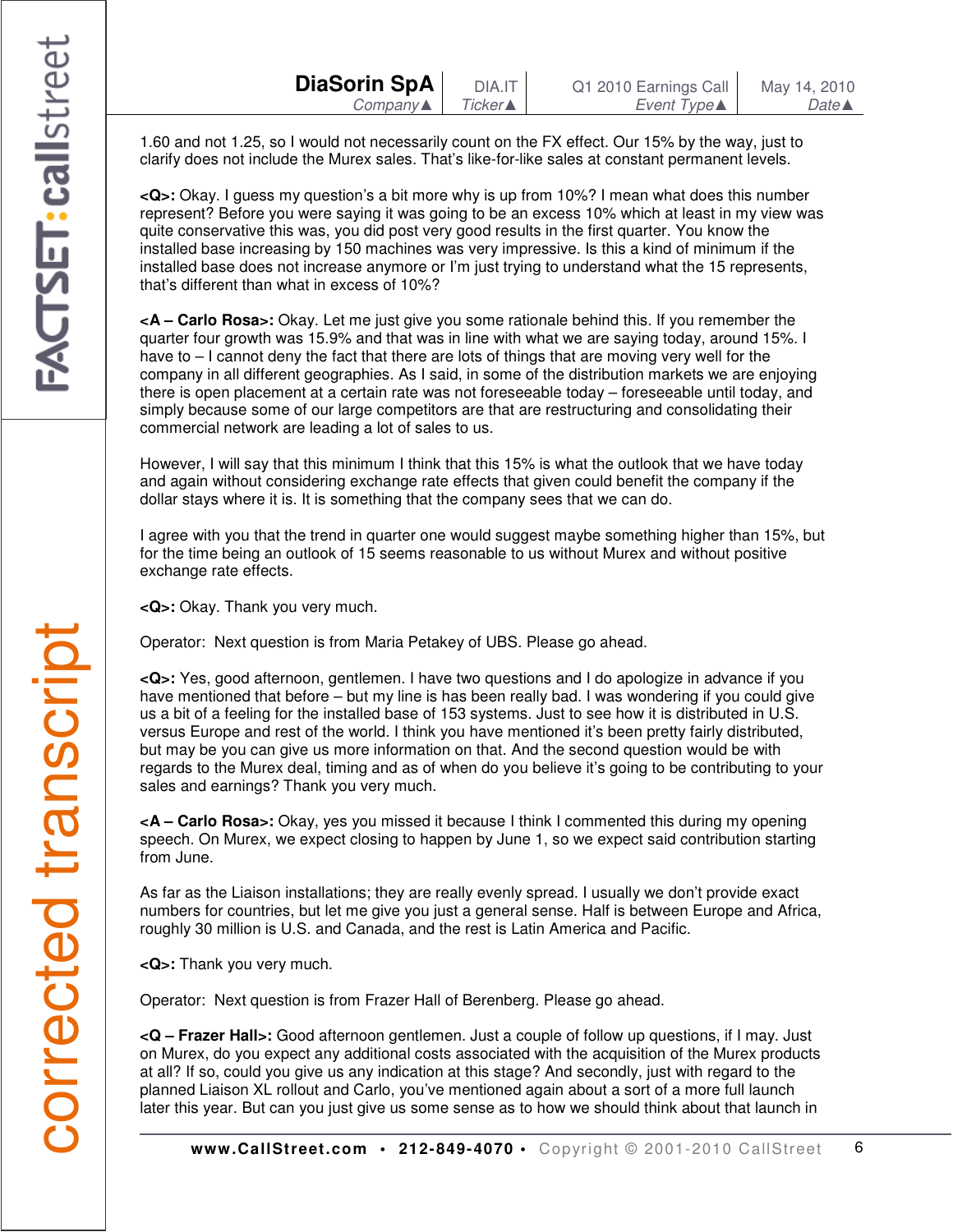terms of its impact on Liaison itself and what that might mean in terms of how we should be looking at instrument placements going forward across the latter part of this year and into next year?

**<A – Carlo Rosa>:** Okay. Let me take the XL question. I feel that as far as 2010 is concerned, I think that the impact of Liaison XL is going to be minimal in terms of revenue contribution because we're talking about making it very carefully, as I mentioned 10 times already before commercially available to selected centers starting from right after the summer. We are evaluating whether around July we are going to roll out to some selected customers the Liaison XL with the HIV and HCV products for evaluation. But again, as I said before, we are in a very fortunate situation where the Liaison carries, it still goes very well, and you have seen that in quarter one is a really good quarter for us on Liaison placement. And so we have no interest whatsoever at this stage to make a full blown, all-out with the risk of splitting the Liaison product.

So as I said, as I think we should make the calculation regarding 2010 without the big impact on Liaison XL. We place systems in after the summer and the full revenue contribution of this product remains and clearly will start from next year.

**<A – Andrea Senaldi>:** Frazer, I'll take the question on the competitor [inaudible], if you're referring to cost associated for the systems of the acquisition process, yes, there will be some additional costs falling onto quarter two, simply because between signing and closing we continue to use the legal teams, we are simply not as efficient without it. Obviously, this cost will be at a much lower level than we had in quarter one. So we do not expect costs in a similar range but rather cost to lower than beginning of the year.

**<Q – Frazer Hall>:** Okay. Thanks.

**<A – Andrea Senaldi>:** If you're then referring to a different sort of cost, there will not be any cost associated to seeking for synergies between the two companies or the two business lines in 2010.

**<Q – Frazer Hall>:** Okay. Thank you. And just if I may chance my arm, just one further question, just in terms of the vitamin D landscape. Are you aware of any new competitors or planned launches at all, and I guess any relatively recent new competitors, a relatively small UK company but has there been any impact in the marketplace at all from their presence over the last six to nine months?

**<A – Carlo Rosa>:** I understand that this a question that comes every time, and unfortunately I will keep giving you the same answer. When it comes to IDS, we don't see IDS, honestly. I know they're doing good, I know because I see the numbers. Clearly they're placing systems in much smaller accounts, so we don't go head to head with them. When it comes to the Liaison placements, they are not in the U.S. and so we don't see them there.

As far as everybody else. I think that if you look into the R&D pipeline of any diagnostic company with some brain left you will find a vitamin D development effort. But you know I don't follow honestly rumors of the market until I start to get facts and I start to see product, and I understand how the product is and I keep giving these events. Well three years ago all of a sudden Roche showed up, and you would have expected that Roche would have been some formidable competitor for DiaSorin; well, it didn't go that way.

And so I keep saying we go straight with our own strategy. We are again spending lots of time to increase the installed base in the U.S., fortify the presence in the U.S., and spending time in clinical studies. Because I always do believe that the fact of competitors showing up, I think that the biggest risk for vitamin D is related to the fact that the clinical community has to continue to buy and to be provided with data to support large and larger use of vitamin D, and there is where our money goes and should go. Okay.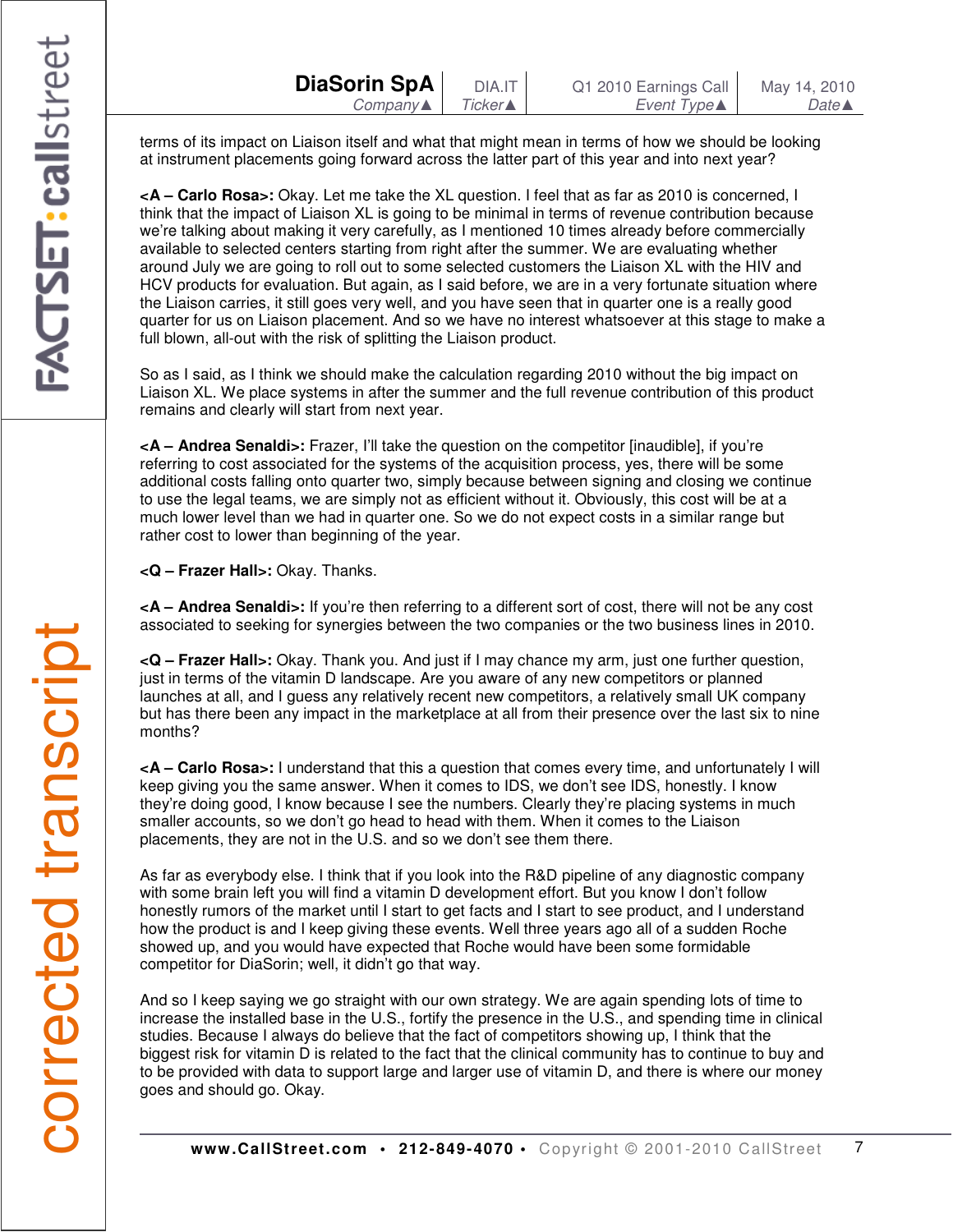So our strategy today is directed towards generating, simply generating clinical data to support certain applications for vitamin D and looking in areas like cardiac or asthma studies. And by the same token, it is going towards helping the payer to make educated decision in terms of reimbursement and supporting vitamin D plans.

**<Q – Frazer Hall>:** Okay. Thanks, Carlo, I appreciate it. Thank you.

**<A – Carlo Rosa>:** Yeah.

Operator: Next question is from David Babitt of Fred Nicholls. Go ahead.

**<Q>:** Hi, Carlo. I just wanted to confirm, post the Murex acquisition, you'll be more or less, there's what still net cash effectively and if so, if there are any plans for any further acquisitions, or you think that post that deal you'll need some time to bed it in, and so it will be a while before you think of something similar again?

**<A – Carlo Rosa>:** As you've seen from our conservative approach on numbers, and sometimes it is almost ludicrous, I understand, but we are a conservative company. So I think that now is the time to make sure that the Murex acquisition is done properly. Our customers will get from us the same kind of service that they've been getting from Abbott. We need to streamline our distribution and making sure that this very relevant product line is brought seamless in DiaSorin.

We really start to see working with Abbott out there that the market for ELISA EMBASA and for this application is still very big. There are very large centers where we can participate on. So I would like this company today to focus on the Murex acquisition and do it right. And this is going to take our time throughout 2010, and then going forward as Andrea pointed out, we are very centered on cash generation and as we did before, we will put this – we will make this one available to strengthen the content and know-how of the organization, and we know that there are other opportunities out there to do so, but slowly, slowly.

**<Q>:** Thank you.

Operator: [Operator Instructions] Next question is from Ese Smith of Goldman Sachs. Go ahead.

**<Q>:** Hi, gentlemen. Just a quick follow-up question on molecular diagnostics. I'm just wondering if you talked about it a little bit on the call and in the Q&A last quarter, just the fact you were still looking for a supplier. I'm just wondering if you had any update on that program? Thank you.

**<A – Carlo Rosa>:** No, I don't. Again, we continue to work evaluating our course. You need to understand that, let me just give you a principle here why this is difficult. Today the molecular diagnostic market and all the suppliers do really benefit from a situation that in my opinion cannot stand for long where customers are paying 100, \$115 for an assay. Systems can cost \$100,000 and the market accepts this.

As you know our point of view is completely different. Our view is that this has to become a commodity and becoming a commodity is to increasing especially in volume, but to be a commodity you need to work with commodity prices and price structure, which we are able to do with technology, the lab technology that we confirmed is a very strong and cheap alternative. However, talking to these guys that today are used to making systems that they sell to diagnostic companies for \$100,000 apiece, it is difficult to make them switch their mentality from small volume high price to high volume of boxes, but a different cost structure.

And that's the difficulty that we are encountering and I'm not available to change my mind because I believe that this is the future. So we continue with the discussions until we find a partner that